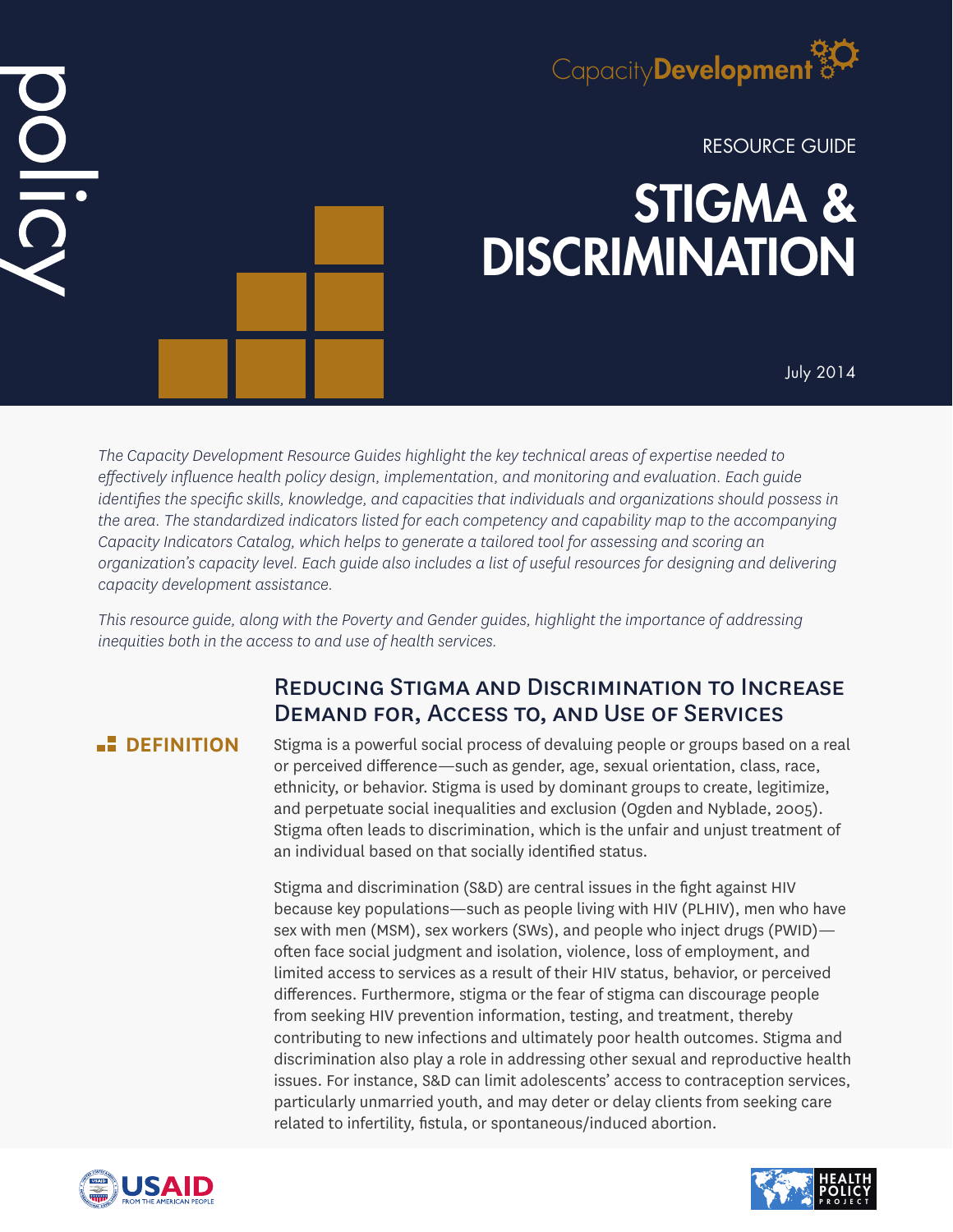## **RELEVANCE TO POLICY**

Stigma and discrimination can be highly structural, institutional, and cultural. Policies can overtly or implicitly enable discrimination, resulting in decreased access to and use of health services, and often, a violation of human rights. The effects of S&D ultimately infringe on public health goals and are counterproductive to global commitments and targets (e.g., an AIDS-free generation, an increase in contraceptive use). As such, policy development needs to incorporate S&D analysis to ensure supportive anti-discrimination policies, which have the potential to reverse S&D and foster a more welcoming environment for marginalized individuals to seek and receive healthcare.

## **KEY CAPABILITIES**

Key competencies and capabilities required in addressing stigma and discrimination include the ability to engage stigmatized groups in the policy process; understand the causes and consequences of S&D; coordinate multisectoral and multi-faceted approaches to policy development and implementation; respond to S&D through, and put in place and implement, codes of practice, redress systems, and positive reinforcement for non-stigmatizing behavior; and measure change in S&D attitudes and behaviors.

## **PERFORMANCE IDEAL**

#### **High capacity for addressing stigma and discrimination includes being able to**

- Facilitate the meaningful participation of stigmatized populations in the policy process
- Take a leadership role in promoting approaches to reduce S&D
- Act as champions for the rights and priorities of stigmatized populations

Efforts "start at home," with organizations actively taking measures to prevent and address S&D within their own structures (e.g., through establishing organizational policies of non-discrimination and redress systems, ensuring staff have the appropriate knowledge and skills to deliver non-stigmatizing programs and services, actively hiring staff who are members of stigmatized groups, and fostering a working environment in which S&D are not tolerated).

Within government, capacity to address stigma and discrimination is reflected through a high-level commitment and leadership to prevent and address S&D (e.g., within the national HIV and AIDS response). From a policy perspective, S&D reduction is a priority in planning, funding, and programming efforts.

Additionally, key government agencies have the capacity to persuade other departments, sectors, and external partners to (1) develop and implement policies and programs that will reduce and prevent stigma and address discriminatory practices; (2) coordinate efforts and harmonize policies across sectors for maximum effectiveness (e.g., justice, armed services, education); (3) allocate adequate resources for S&D goals; and (4) hold all stakeholders accountable for outcomes.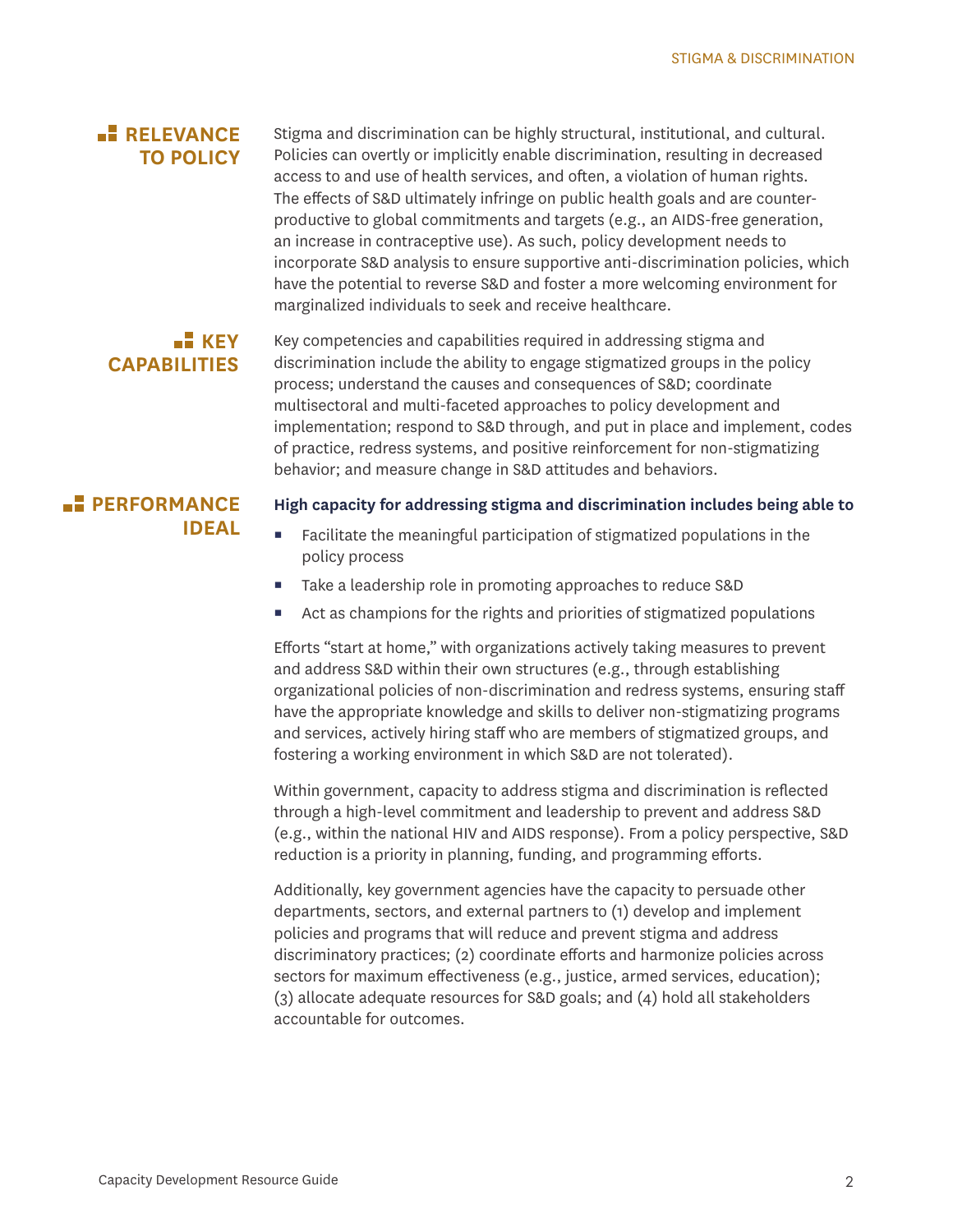#### **In the ideal, the following would exist:**

- Mechanisms, structures, and human resources for preventing and addressing S&D in all aspects of policy and laws
- Opportunities and mechanisms for meaningful participation of stigmatized populations, including key populations and PLHIV, throughout the policy process
- Mechanisms for systematic monitoring of S&D and dissemination and use of that data for advocacy and accountability
- Redress systems for those affected by discrimination
- Dynamic and effective interaction among stakeholders to address stigma reduction goals and for accountability
- S&D-free health facilities, including routine training and support for all staff on the provision of S&D-free services and protection of patient rights related to informed consent and non-disclosure

**Partner with organizations representing and staffed by marginalized** populations to jointly develop proposals and implement awards

- Conduct internal and external training on stigma to foster awareness
- Develop strategies to create safe spaces for "stigmatizers" and the "stigmatized" to interact and begin breaking down myths, misconceptions, stereotypes, and fears
- **Provide opportunities for stigmatized populations to fulfill familial and** societal expectations (e.g., through micro-finance, employment)
- Build analytical and advocacy capacity to promote and safeguard human rights, such as capacity to access legal redress
- Implement empowerment strategies and build social capital
- Conduct assessments to understand stigma and its manifestations
- Support network development and coalition building

**ILLUSTRATIVE CAPACITY-STRENGTHENING ACTIVITIES**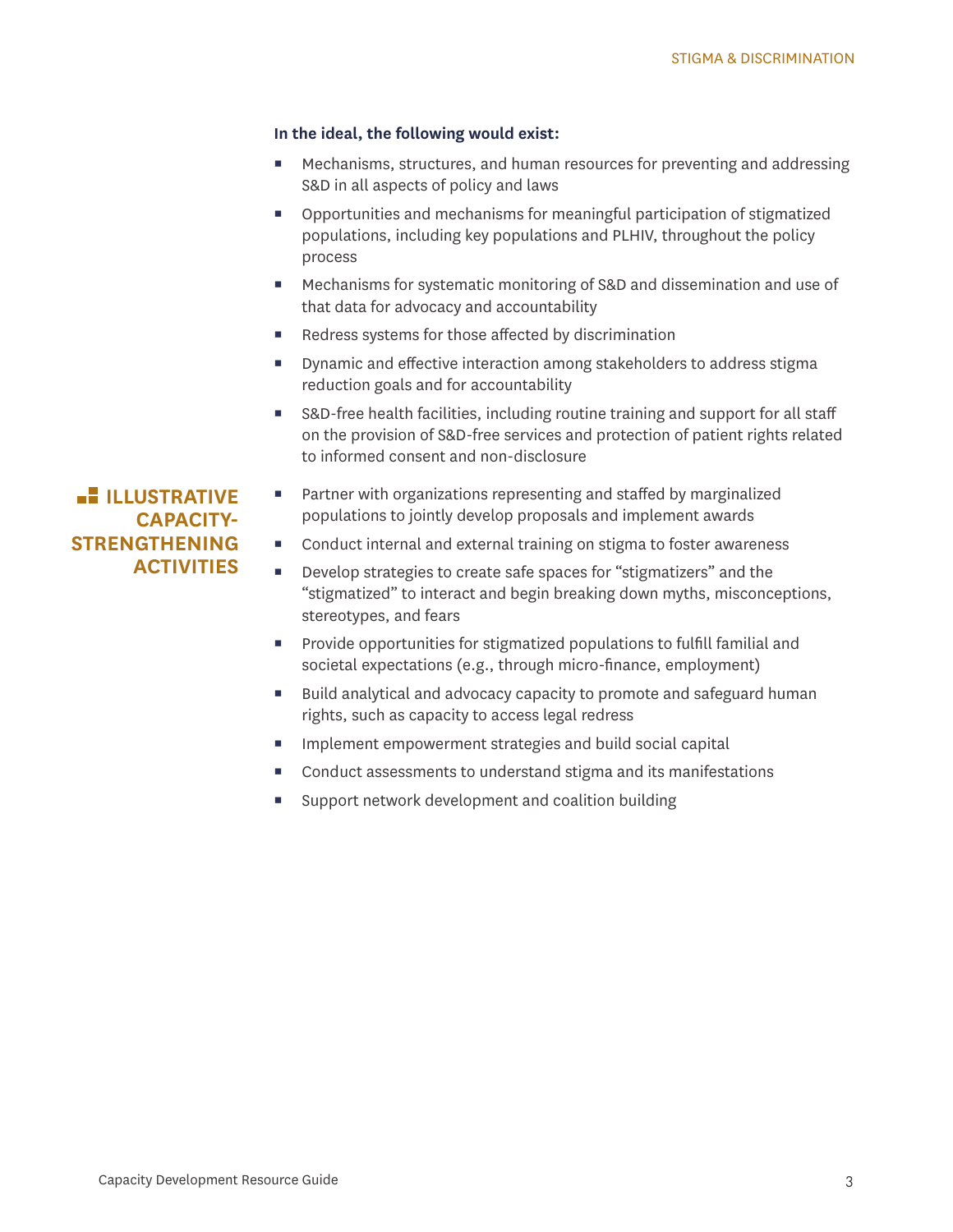## individual competencies

#### **KNOWLEDGE OF**

| What stigma is, how to recognize it, and its underlying causes (why individuals or<br>groups are stigmatized)                                                                                                                                                                                                     | SD <sub>1</sub> |
|-------------------------------------------------------------------------------------------------------------------------------------------------------------------------------------------------------------------------------------------------------------------------------------------------------------------|-----------------|
| How stigma affects health policy goals and outcomes, health status and behaviors,<br>and access to health services                                                                                                                                                                                                | SD <sub>2</sub> |
| The links between S&D, key populations, gender (including gender-based violence),<br>poverty, and other socio-cultural determinants of health                                                                                                                                                                     | SD <sub>3</sub> |
| Evidence-based strategies and rights-based approaches to preventing and addressing<br>S&D in health policies and programs                                                                                                                                                                                         | SD <sub>7</sub> |
| The current legal and policy environment and governance structures that affect S&D,<br>including redress mechanisms and available legal services                                                                                                                                                                  | SD5, SD6        |
| International frameworks and policy commitments governing human rights, including<br>sexual and reproductive rights and HIV                                                                                                                                                                                       | SD4             |
| <b>SKILLS TO BE ABLE TO</b>                                                                                                                                                                                                                                                                                       |                 |
| Communicate effectively with and influence various policymakers, civil society,<br>donors, and other community leaders and stakeholders and provide convincing<br>rationale for the importance of addressing S&D as an integral part of a response to<br>inequities in health and in the response to HIV and AIDS | <b>SD11</b>     |
| Identify barriers to policy and program implementation related to S&D and identify<br>appropriate entry points to address and prevent S&D                                                                                                                                                                         | SD <sub>8</sub> |
| Conduct text analysis of policy documents for health and other sectors through the<br>lens of S&D                                                                                                                                                                                                                 | SD <sub>8</sub> |
| Lead participatory processes and trainings                                                                                                                                                                                                                                                                        | <b>SD10</b>     |
| <b>ATTITUDES/VALUES/ATTRIBUTES</b>                                                                                                                                                                                                                                                                                |                 |
| Values participatory approaches to policy development and implementation                                                                                                                                                                                                                                          | SD <sub>9</sub> |
| Is committed to non-discrimination, equity, and human rights                                                                                                                                                                                                                                                      | <b>SD12</b>     |
| Exhibits leadership qualities, particularly to mobilize and inspire others to act to<br>promote non-stigmatizing and non-discriminatory policies and programs                                                                                                                                                     | <b>SD14</b>     |
| Exhibits comfort and respect when interacting with stigmatized groups, including<br>PLHIV, PWID, MSM, SWs, sexual minorities, migrants, and other key populations                                                                                                                                                 | <b>SD13</b>     |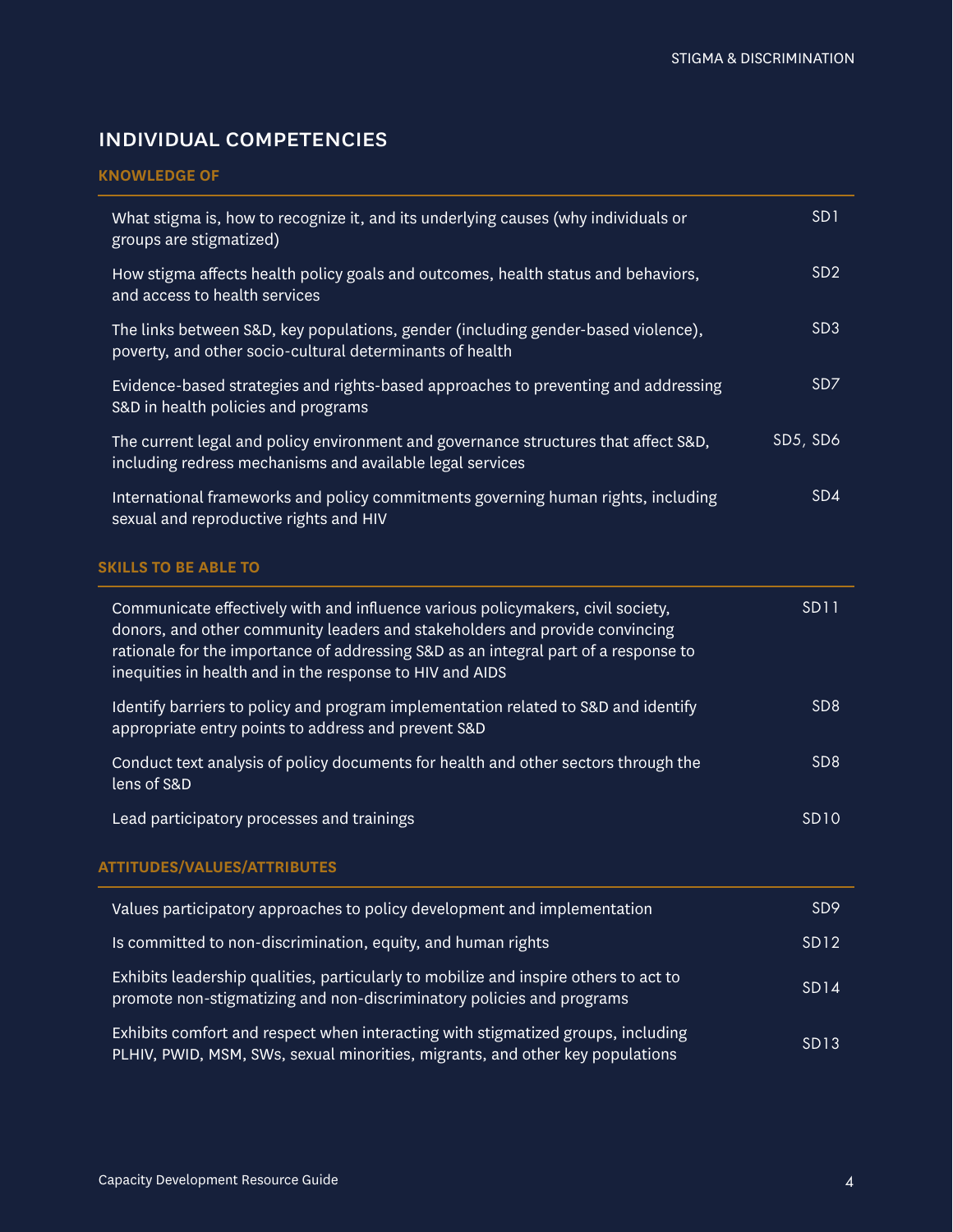# organizational capabilities

#### **TECHNICAL ABILITY TO**

| Establish or link to mechanisms to monitor instances of S&D at different levels (e.g.,<br>community, health services, institutional settings, workplace)                                                                                                                   | <b>SD18</b>         |
|----------------------------------------------------------------------------------------------------------------------------------------------------------------------------------------------------------------------------------------------------------------------------|---------------------|
| Conduct analysis to identify how policy may impact various stigmatized populations<br>and how S&D may be influencing policy development and implementation                                                                                                                 | SD24, SD25          |
| Conduct participatory consultation processes with stigmatized populations (e.g.,<br>PLHIV, MSM, SWs, PWID) and other marginalized groups (adolescents, ethnic<br>minorities, migrants) to promote their meaningful participation in policymaking and<br>planning processes | <b>SD20</b>         |
| Promote and monitor policy commitments to health equity, stigma reduction, and<br>non-discrimination                                                                                                                                                                       | SD21,<br>SD22, SD23 |
| Design policies, plans, and programs that explicitly aim to address S&D                                                                                                                                                                                                    | SD26, SD28          |
| Monitor and evaluate S&D reduction activities                                                                                                                                                                                                                              | <b>SD40</b>         |
| Cost S&D reduction strategies and policies                                                                                                                                                                                                                                 | <b>SD17</b>         |
| Build the capacity of others to recognize, understand, and address S&D                                                                                                                                                                                                     | SD37, SD38          |
| Build the capacity of individuals and organizations representing stigmatized groups<br>(e.g., PLHIV, MSM, SWs, PWID) and other marginalized groups (adolescents, ethnic<br>minorities, migrants) to lead efforts to reduce S&D                                             | SD39                |
| <b>RELATIONAL ABILITY TO</b>                                                                                                                                                                                                                                               |                     |
| Foster and maintain strong networks among civil society organizations, policymakers,<br>or other stakeholders in support of S&D reduction goals                                                                                                                            | SD35, SD36          |
| Educate donors, government ministries, service providers, and others on what S&D is,<br>how policy influences it (positively or negatively), and how it influences policy                                                                                                  | SD15, SD27          |
| Value and promote the participation of stigmatized populations in all aspects of<br>programming and policymaking                                                                                                                                                           | SD9, SD20           |
| ORGANIZATIONAL OPERATIONS AND MANAGEMENT TO SUPPORT                                                                                                                                                                                                                        |                     |
| A working environment in which stigmatizing and discriminatory behaviors are not<br>tolerated (e.g., workplace policies) and corrective action is taken if they occur                                                                                                      | <b>SD30</b>         |
| A workplace anti-discrimination policy (staff sign anti-discrimination clause)                                                                                                                                                                                             | SD29                |
| The routine training of staff on S&D and their access to evidence-based information on<br>sexual and reproductive health issues                                                                                                                                            | SD33                |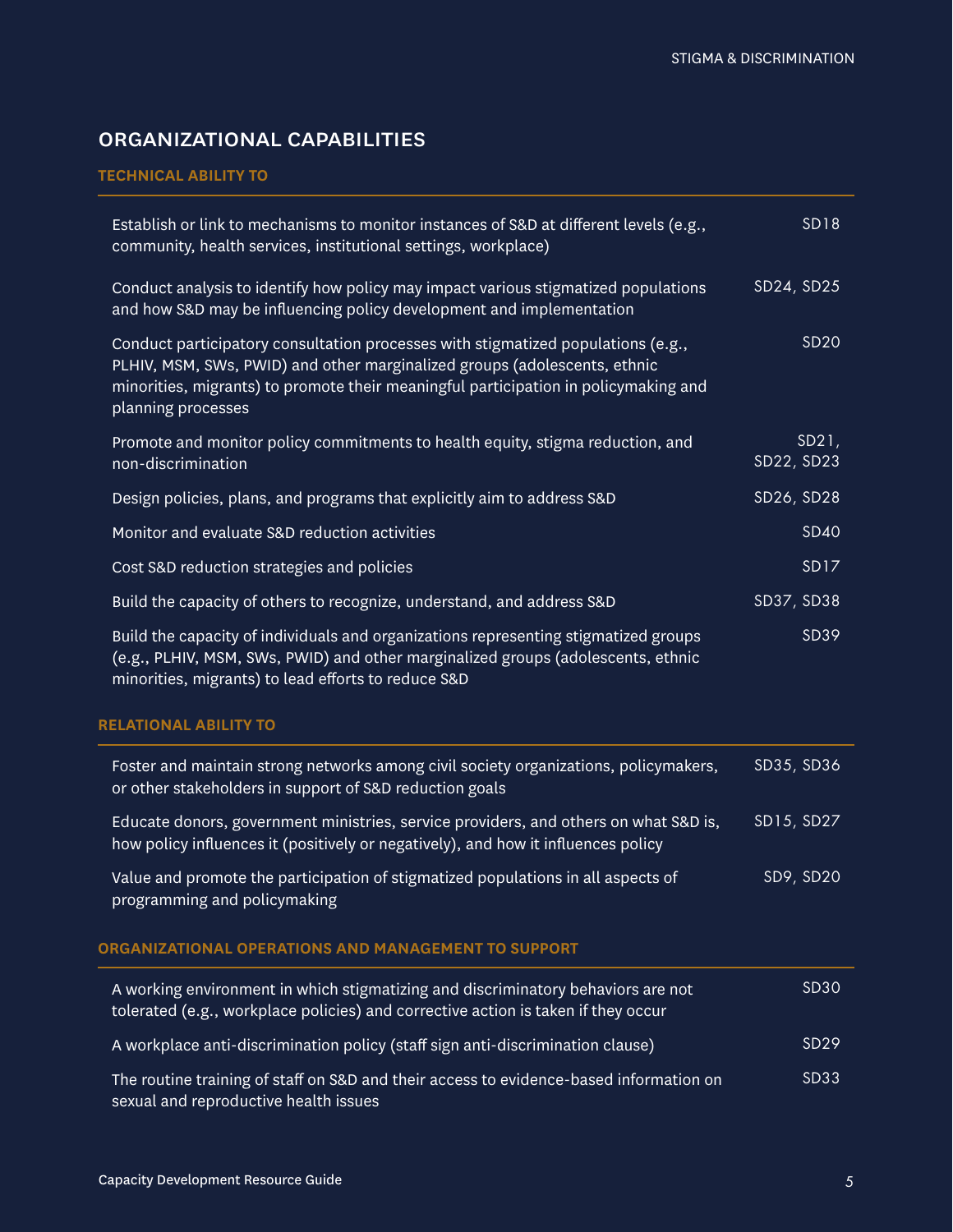## **ORGANIZATIONAL OPERATIONS AND MANAGEMENT TO SUPPORT (CONTINUED)**

| Opportunities for interaction and collaboration with stigmatized populations                                                                         | SD <sub>36</sub> |
|------------------------------------------------------------------------------------------------------------------------------------------------------|------------------|
| Procedures to promote equity in staff recruitment, professional development, and<br>advancement; active recruitment of staff from stigmatized groups | SD31, SD32       |
| Effective systems to collect, analyze, and synthesize data, including disaggregation by<br>sex and other characteristics                             | SD <sub>19</sub> |
| Adequate resources (e.g., time, staff, money) allocated to support S&D activities                                                                    | SD <sub>16</sub> |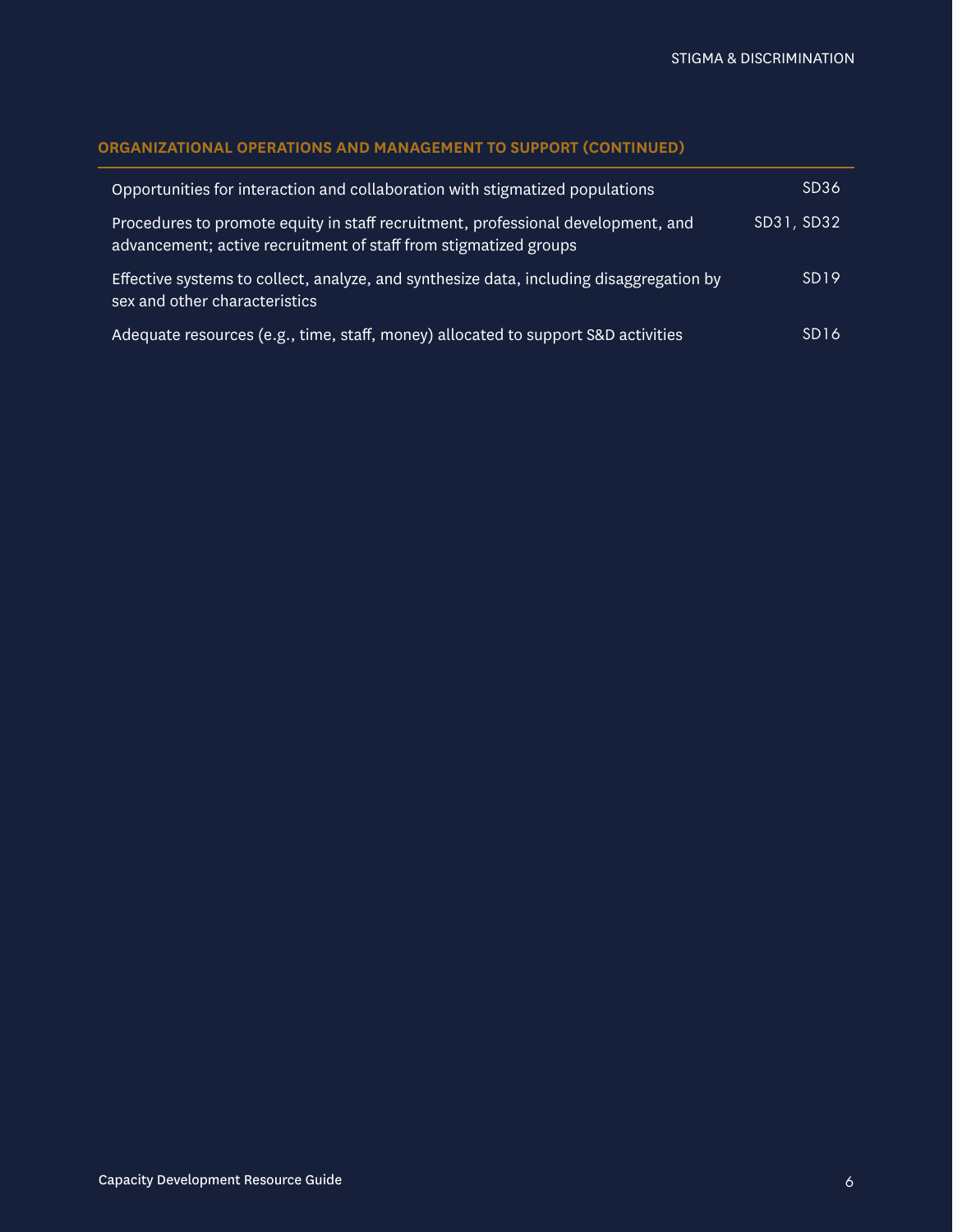**RESOURCES** Carr, D., and L. Nyblade. 2007. *Taking Action against HIV S&D*. London: UK Department for International Development. Available at: [http://www.icrw.org/files/publications/DFID-Taking-](http://www.icrw.org/files/publications/DFID-Taking-Action-Against-HIV-Stigma-and-Discrimination.pdf)[Action-Against-HIV-Stigma-and-Discrimination.pdf.](http://www.icrw.org/files/publications/DFID-Taking-Action-Against-HIV-Stigma-and-Discrimination.pdf)

> EngenderHealth. 2013. "Uganda Fistula Survivors: Digital Stories." Available at: [http://fistulacare.](http://fistulacare.org/pages/in-action/stories/digital-stories.php) [org/pages/in-action/stories/digital-stories.php](http://fistulacare.org/pages/in-action/stories/digital-stories.php).

EngenderHealth. 2013. *Obstetric Fistula Digital Stories Facilitator's Guide: Learn from My Story— Women Confront Fistula in Rural Uganda*. New York: EngenderHealth. Available at: [http://](http://fistulacare.org/pages/pdf/Training/Facilitators-guide-FINAL.pdf) [fistulacare.org/pages/pdf/Training/Facilitators-guide-FINAL.pdf](http://fistulacare.org/pages/pdf/Training/Facilitators-guide-FINAL.pdf).

EngenderHealth. 2004. *Reducing S&D Related to HIV and AIDS: Training for Health Care Workers*. New York: EngenderHealth. Available at: [http://www.engenderhealth.org/pubs/hiv-aids-sti/](http://www.engenderhealth.org/pubs/hiv-aids-sti/reducing-stigma.php) [reducing-stigma.php](http://www.engenderhealth.org/pubs/hiv-aids-sti/reducing-stigma.php).

Horizons and SHARAN. 2003. "The PLHA-Friendly Achievement Checklist: A Self-Assessment Tool for Hospitals and Other Medical Institutions Caring for People Living with HIV/AIDS (PLHA)." New York: Population Council. Available at: [http://www.popcouncil.org/pdfs/horizons/pfechklst.pdf](http://www.popcouncil.org/uploads/pdfs/horizons/pfechklst.pdf).

International Center for Research on Women (ICRW). 2010. *Understanding and Challenging HIV Stigma toward Entertainment Workers: Toolkit for Action.* Washington, DC: Pact, Inc. and ICRW. Available at: [http://www.icrw.org/files/publications/Understanding-and-Challenging-HIV-Stigma](http://www.icrw.org/files/publications/Understanding-and-Challenging-HIV-Stigma-toward-Entertainment-Workers-Toolkit-for-Action.pdf)[toward-Entertainment-Workers-Toolkit-for-Action.pdf](http://www.icrw.org/files/publications/Understanding-and-Challenging-HIV-Stigma-toward-Entertainment-Workers-Toolkit-for-Action.pdf).

Khuat Thu Hong, Nguyen Thi Van Anh, and Khuat Thi Hai Oanh. 2011. *Understanding and Challenging Stigma Towards Injection Drug Users and HIV in Vietnam: Toolkit for Action*. Hanoi: Institute for Social Development Studies (ISDS) and ICRW. Available at: [http://www.icrw.org/](http://www.icrw.org/files/publications/Toolkit%2520for%2520action%2520-%2520Reducing%2520stigma%2520toward%2520drug%2520addiction%2520and%2520HIV%2520in%2520Vietnam.PDF) [files/publications/Toolkit%20for%20action%20-%20Reducing%20stigma%20toward%20drug%20](http://www.icrw.org/files/publications/Toolkit%2520for%2520action%2520-%2520Reducing%2520stigma%2520toward%2520drug%2520addiction%2520and%2520HIV%2520in%2520Vietnam.PDF) [addiction%20and%20HIV%20in%20Vietnam.PDF.](http://www.icrw.org/files/publications/Toolkit%2520for%2520action%2520-%2520Reducing%2520stigma%2520toward%2520drug%2520addiction%2520and%2520HIV%2520in%2520Vietnam.PDF)

Kidd, R., N. Prasad, Jyothsna, Mirza Tajuddin, Ramesh Ginni, and Nata Duvvury. 2007. *Reducing HIV Stigma and Gender Based Violence: Toolkit for Health Care Providers in India*. Washington, DC: ICRW. Available at: [http://www.icrw.org/files/publications/Reducing-HIV-Stigma-and-](http://www.icrw.org/files/publications/Reducing-HIV-Stigma-and-Gender-Based-Violence-Toolkit-for-Health-Care-Providers-in-India.pdf)[Gender-Based-Violence-Toolkit-for-Health-Care-Providers-in-India.pdf](http://www.icrw.org/files/publications/Reducing-HIV-Stigma-and-Gender-Based-Violence-Toolkit-for-Health-Care-Providers-in-India.pdf).

Kidd, R., and S. Clay. 2003. *Understanding and Challenging HIV Stigma: Toolkit for Action.* Washington, DC: International Center for Research on Women. Available at: [http://www.icrw.](http://www.icrw.org/publications/understanding-and-challenging-hiv-stigma-toolkit-action) [org/publications/understanding-and-challenging-hiv-stigma-toolkit-action.](http://www.icrw.org/publications/understanding-and-challenging-hiv-stigma-toolkit-action)

Phon Yut Sakara, Sam Eng, Phan Phorp Barmey, Margaret Reeves, Laura Nyblade, Amy Gregowski, and Ross Kidd. 2010. *Understanding and Challenging Stigma toward Men Who Have Sex with Men: Toolkit for Action*. Washington, DC: Pact, Inc. and ICRW. Available at: [http://www.icrw.org/files/publications/Understanding-and-Challenging-Stigma-toward-Men-who](http://www.icrw.org/files/publications/Understanding-and-Challenging-Stigma-toward-Men-who-have-Sex-with-Men-Toolkit-for-Action.pdf)[have-Sex-with-Men-Toolkit-for-Action.pdf.](http://www.icrw.org/files/publications/Understanding-and-Challenging-Stigma-toward-Men-who-have-Sex-with-Men-Toolkit-for-Action.pdf)